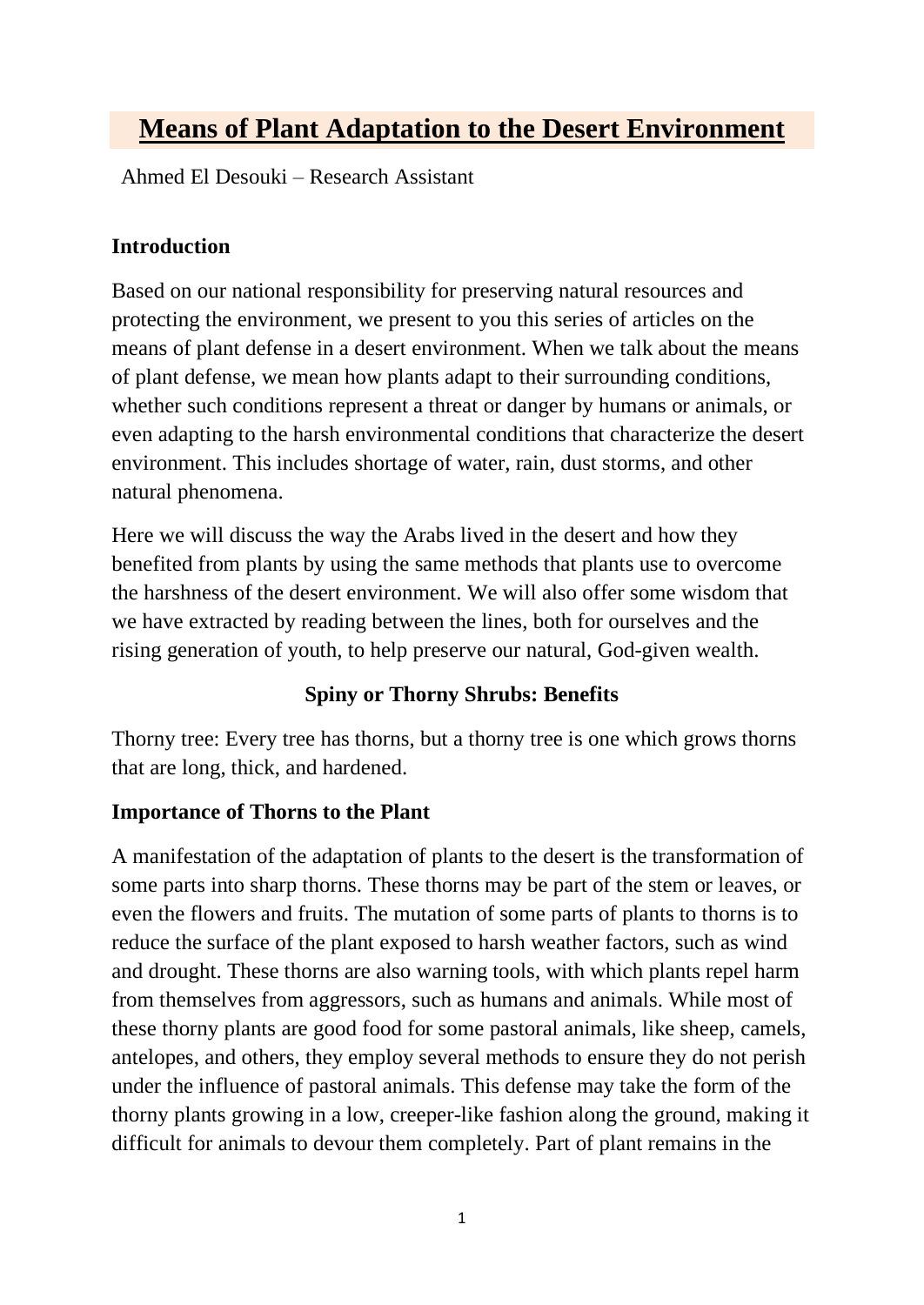ground, through which the plant can complete its life cycle. It is a grazed spiny plant that creeps along, growing low to the ground, and has no stem or trunk.

#### **The Hooks of Monkey Thorn**

Talking about the terrestrial thorny plants, it is worth mentioning the monkey thorn plant. The monkey plant is an annual plant, extending its ropes across the ground. It has fruits that have transformed into hard, round thorns, spreading across the ground as if they were hooks. This fruit is called "Hasak" and becomes harsh and complex. The monkey thorn plant is cited in the hadiths of the Messenger, where he described it as having hooks that scratch certain people when they pass the Path on the Day of Resurrection. In the past, the Arabs used monkey thorn in their wars, throwing it on horse runways to hinder the horses movements. They also used to place it on the walls of their gardens and homes to keep tresspassers away. However, in our modern times, the monky thorn is not spared the damage done by four-wheel-drive and ordinary vehicles; being used in the past to hinder the movement of horses in wars, monkey thorn today is under attack by the wheels of the cars driving over it.

While on the subject of the thorny fruits of monkey thorn sticking to other surfaces, it is worth mentioning that this is the way the plants are transported from one place to another, as they stick to the woolly coats of sheep and camels, just as the thorns of shamrocks, spines, and other plants do. And Ants carry the fruit of the thistle to their homes. These plants, although they are annual plants – that is, their life cycle completes in a few months of the year in the rainy season – they spread whenever the animals trample on them and, thus, they are transported from one place to another.

### **Wandering Christ's Thorn**

Among the thorny plants in the Arabian desert is the Christ's thorn. The Arabs divide Christ's thorn into two types, the wandering Christ's thorn and the coastal Christ's thorn. As for the wandering Christ's thorn, it is the wild Christ's thorn that grows in the foothills and mountains far from water and is from the thorny tree family, so it is named for its wandering habit. Its thorns are like iron and its fruits of no benefit. As for the coastal Christ's thorn, it is the ancient, tall tree with a stem and without thorns. It grows on both shores of rivers, so it was attributed to the coast in the sense of the shore. The thornless Christ's thorn is a type of Christ's thorn without thorns.